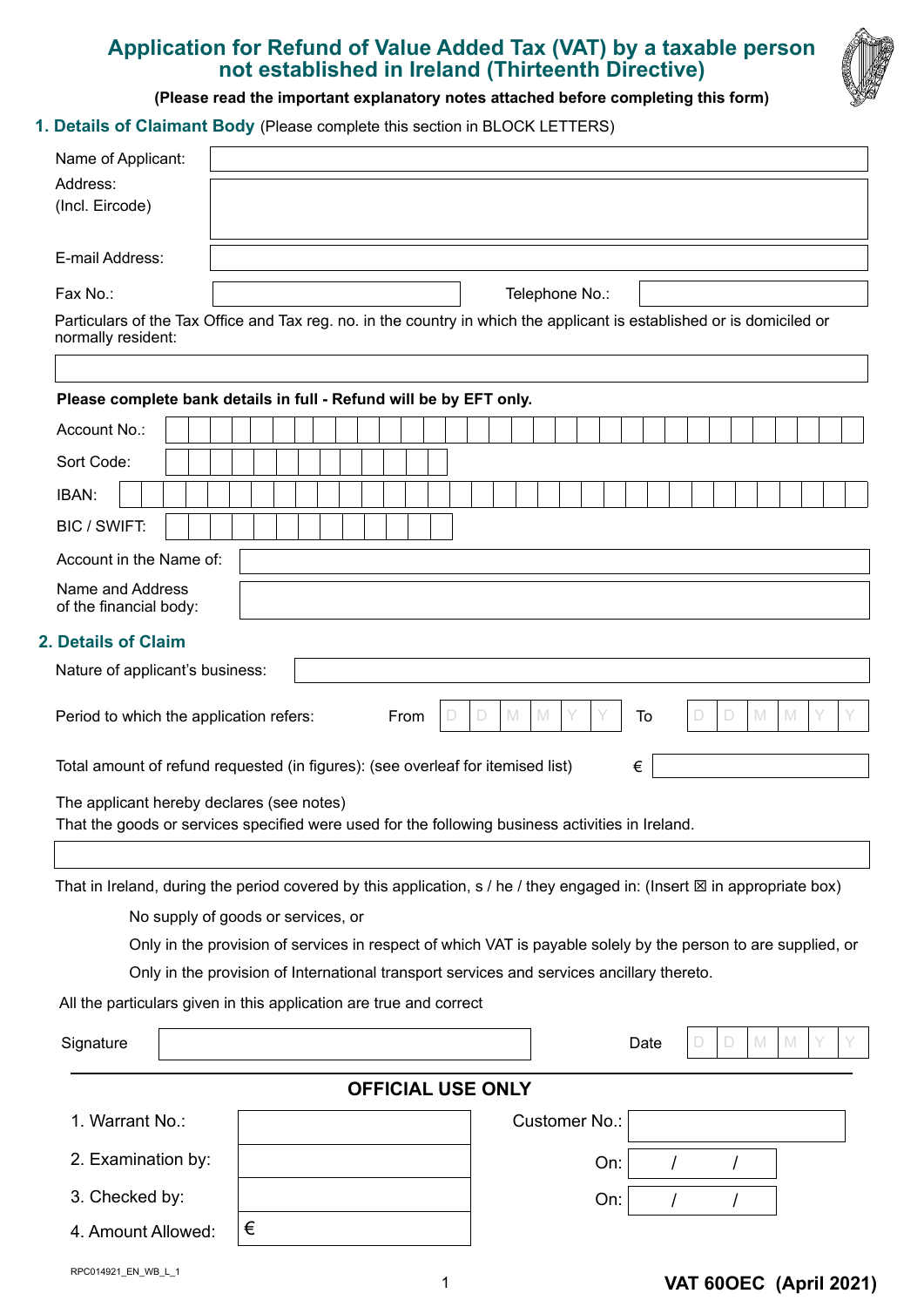| Item<br>No. | Nature of goods or<br>services | Name, VAT registration number<br>and address of supplier of goods<br>or services | Date and<br>number<br>of invoice<br>or import<br>document | <b>Amount of</b><br><b>REFUNDABLE</b><br>VAT as shown<br>on invoices /<br>import<br>documents<br>€ |
|-------------|--------------------------------|----------------------------------------------------------------------------------|-----------------------------------------------------------|----------------------------------------------------------------------------------------------------|
|             |                                |                                                                                  |                                                           |                                                                                                    |
|             |                                |                                                                                  |                                                           |                                                                                                    |
|             |                                |                                                                                  |                                                           |                                                                                                    |
|             |                                |                                                                                  |                                                           |                                                                                                    |
|             |                                |                                                                                  |                                                           |                                                                                                    |
|             |                                |                                                                                  |                                                           |                                                                                                    |
|             |                                |                                                                                  |                                                           |                                                                                                    |
|             |                                |                                                                                  |                                                           |                                                                                                    |
|             |                                |                                                                                  |                                                           |                                                                                                    |
|             |                                |                                                                                  |                                                           |                                                                                                    |
|             |                                |                                                                                  |                                                           |                                                                                                    |
|             |                                |                                                                                  |                                                           |                                                                                                    |
|             |                                |                                                                                  |                                                           |                                                                                                    |
|             |                                |                                                                                  |                                                           |                                                                                                    |
|             |                                |                                                                                  |                                                           |                                                                                                    |
|             |                                |                                                                                  |                                                           |                                                                                                    |
|             |                                |                                                                                  |                                                           |                                                                                                    |
|             |                                |                                                                                  |                                                           |                                                                                                    |
|             |                                |                                                                                  | * TOTAL €                                                 |                                                                                                    |

\* (The total amount must compare exactly with that claimed on page 1)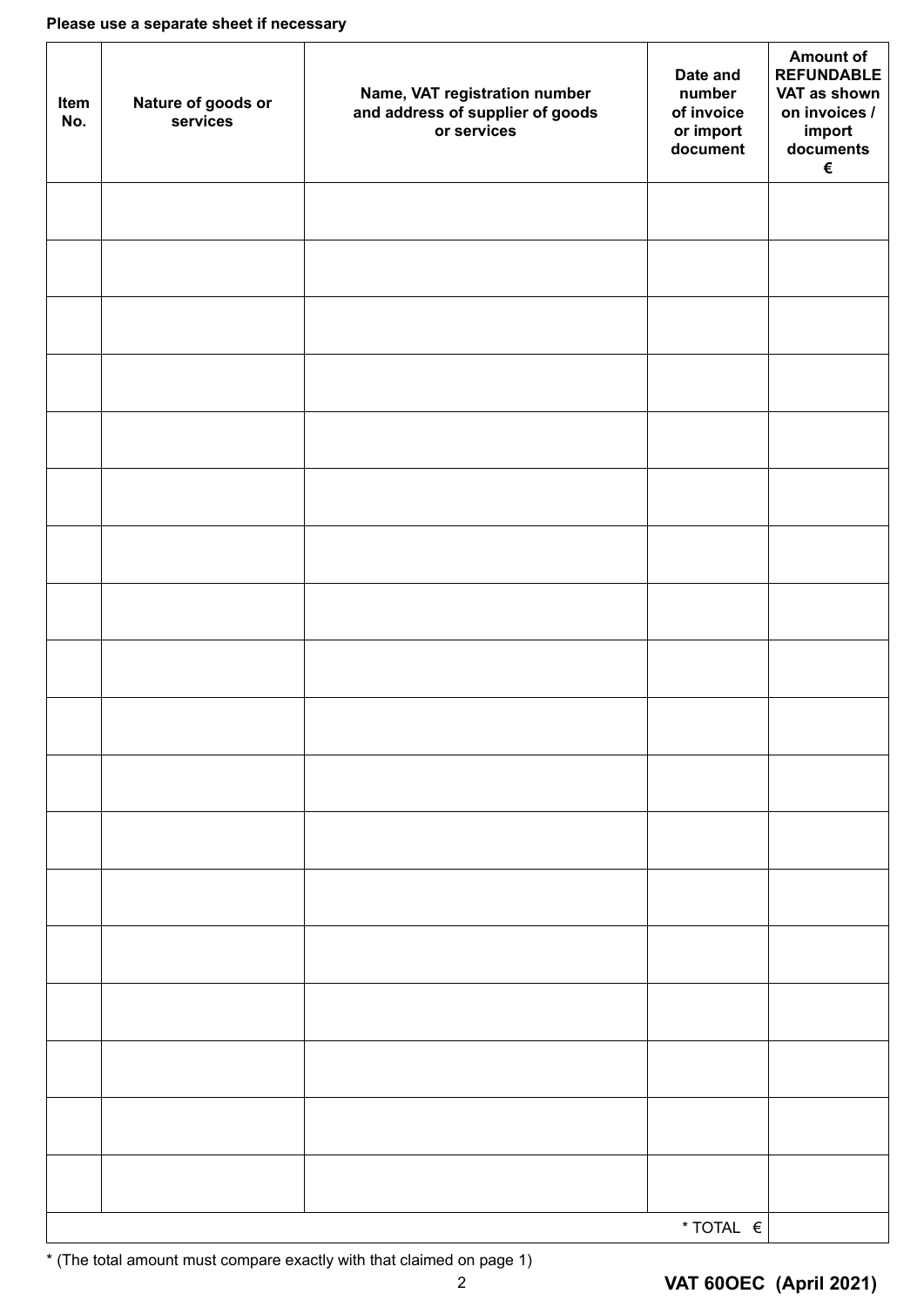## **IMPORTANT INFORMATION**

- 1. Completion of all fields of this form is mandatory to allow consideration of the claim.
- 2. Application for repayment of VAT paid on goods (including animals) **at a point of entry** into this **State** by a consignee (or by a consignee's declarant / representative), should be made on a **VAT 3** return, where payment of such VAT is made by a customer who is **registered** for VAT. Where payment is made by a customer who is **not registered** for VAT the claim for repayment should be made to **this Section**. Claim will only be acceptable on the current version of the VAT 60OEC (April 2021).
- 3. Value Added Tax is **not** refundable in Ireland on food, drink, accommodation or other personal services; entertainment expenses; hiring of passenger motor vehicles and sports vehicles; petrol; acquisition of goods for supply within Ireland or for hiring out for use within Ireland; goods or services acquired or goods imported in connection with an activity which, if it took place within Ireland, would be an exempted activity.
- 4. If you are supplied with **services** from an Irish supplier **on a continuous basis** you may qualify for concessional treatment which allows the Irish supplier to zero-rate the supplies to you - see notes concerning the **Simplified Procedure**.
- 5. When VAT is incurred by taxable persons who receive Tax group treatment, the group representative member must apply on behalf of all the members. As the supporting invoices produced will not necessarily be addressed to the representative member, the certificate of economic activity (see notes on Box 3) must also contain all the names of those group members who incurred the Value-Added Tax.
- 6. State the type of business activity engaged in during the period of the claim. The precise circumstances under which the VAT now being reclaimed was incurred and the connection between such occurrence and the applicant's business activity in this State **must be explained**. Attach an additional sheet if necessary to fully explain that connection.
- 7. The application **must be accompanied by a certificate** issued by the competent authority of the country in which the claimant is established stating the economic activity in which the claimant is engaged and providing the following information: the name, address and official stamp of the authority which issued same; the name and address of the claimant; the business registration number and a statement as to the nature of the business carried on by the claimant. However, if the claimant has already forwarded such a certificate to Revenue, it is not necessary to produce a new certificate for a **period of one year** from the date of issue.
- 8. The application should refer to purchases of goods or services invoiced, during a **period of not less than 3 months** or not more than 1 calendar year. However, it may relate to a period of less than 3 months where this period represents the remainder of a calendar year. It may also relate to invoices not covered by previous applications and concerning transactions made during the calendar year in question. **Applications must be submitted within 6 months of the end of the calendar year in which the tax became chargeable.**
- 9. The application may be used for more than one invoice or import document. The total amount of VAT claimed **must not be less than** €400 if the claim is for a period of at least 3 months but not more than a calendar year **and not less than** €50 if the claim is for a period less than 3 months, provided this is all that remains of the calendar year.
- 10. The total claim should be in € denomination. Where the amount shown on the invoice is in a denomination other than € the claimant should convert the VAT amounts to the € equivalent using the conversion rate (or rate of exchange) which was applicable on the date the invoice issued.
- 11. The application must be accompanied by **original Invoices** showing the amount of VAT paid by you.

#### **(If you want the original invoices returned to you please include a set of photocopies).**

#### **Invoices should contain the following particulars**

- the supplier's name, address and VAT registration number,
- the name and address of the person to whom the goods or services were supplied,
- the date of issue of the invoice.
- a sequential number which uniquely identifies the invoice,
- a detailed description of the goods and services supplied,
- the total cost, the rate of VAT and the VAT charged.
- 12. It is a condition of the scheme that your own country allows similar concessions to IE traders in respect of its own Vat equivalent taxes, your application will only be allowed on the basis that your own country has a similar scheme for refunding these taxes to IE traders.